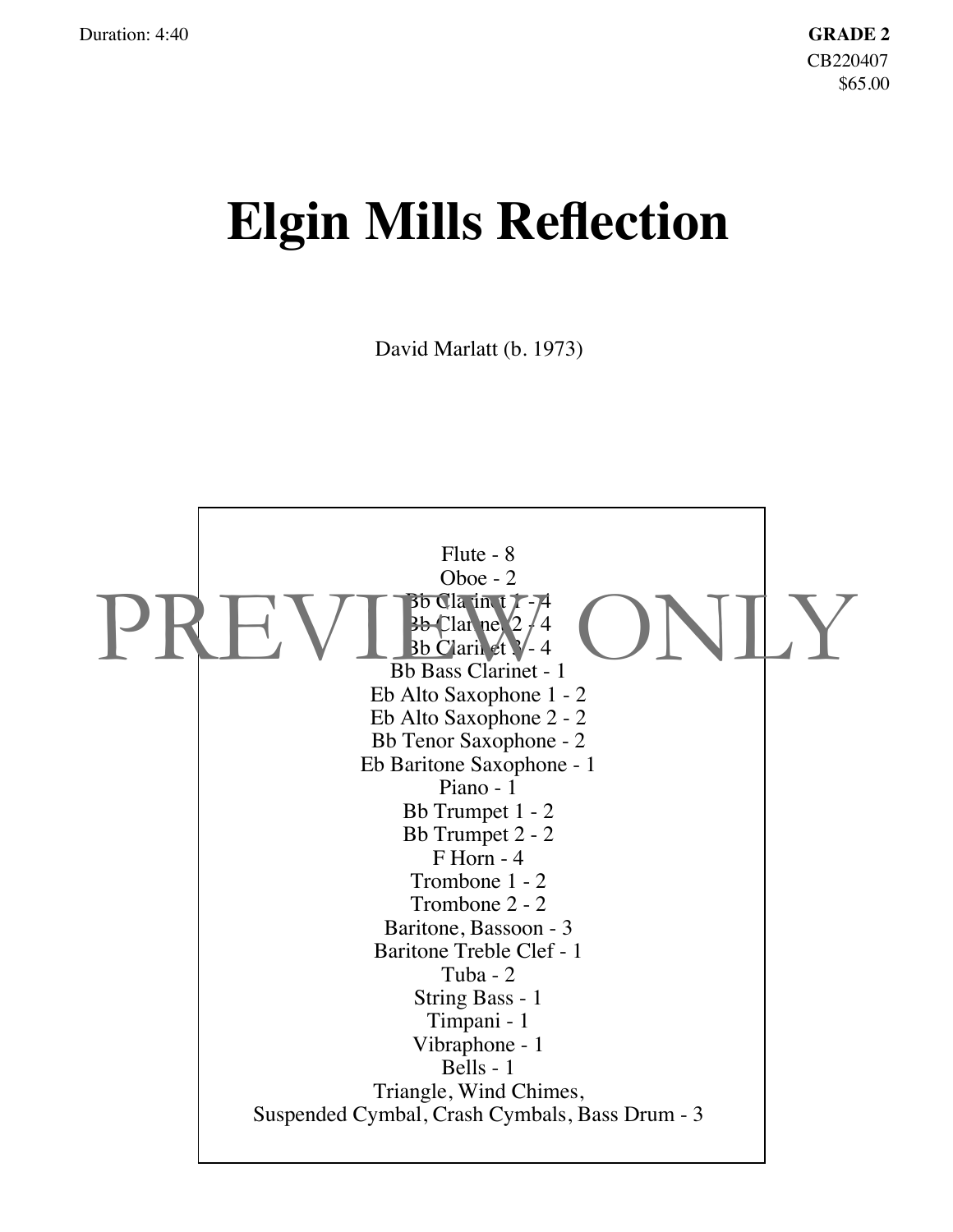#### PUBLICATIONS **EIGHTH NOTE**

## Elgin Mills Reflection

#### David Marlatt

As the title would suggest, this is a reflective piece which is primarily a piano solo with wind and percussion accompaniment. Elgin Mills is the name of street that the composer often travels along on his way to work. In the middle of a farmer's field are two lone trees that stand majestic and alone in all seasons. He would often stop the car, get out and take pictures of these two trees in all seasons from the dead of icy winter to the lush green fields. From the light of the full moon to trees backlit with the soft spring sun rising.

This is an excellent change of pace title on any program that could feature a piano soloist. The piano part is not difficult and offers the chance at some very expressive playing.

# PREVIEW ONLY

David Marlatt has composed pieces for concert band, string orchestra, brass quintet, trumpet ensemble, piano, tuba and trumpet. His writing style is diverse and he has written for a wide range of difficulty levels from very young concert band to professional brass quintet. His jazz based trumpet ensemble pieces Groovy Vamp and A Coconut Named Alex have been well received by audiences everywhere and his concert band compositions are found on many festival lists. He has also arranged over 800 pieces of repertoire from the Baroque to the Romantic eras such as Monteverdi madrigals, a large suite of music from Handel's Messiah, Largo from New World Symphony and even Mahler's First Symphony.

Mr. Marlatt is a trumpet player who obtained a music education degree from the University of Western Ontario, Canada. He was Principal Cornet in the Whitby Brass Band for 6 years and founder of the trumpet ensemble Trumpets in Style. As a performer, he has played in jazz bands, brass quintets, orchestras, concert bands, brass bands and period instrument ensembles.

> *Please contact the composer if you require any further information about this piece or his availability for commissioning new works and appearances.*

> > david.marlatt@enpmusic.com

ISBN: 9781771577229 CATALOG NUMBER:CB220407

COST: \$65.00 DURATION: 4:40 DIFFICULTY RATING:GRADE 2 Concert Band

#### **www.enpmusic.com**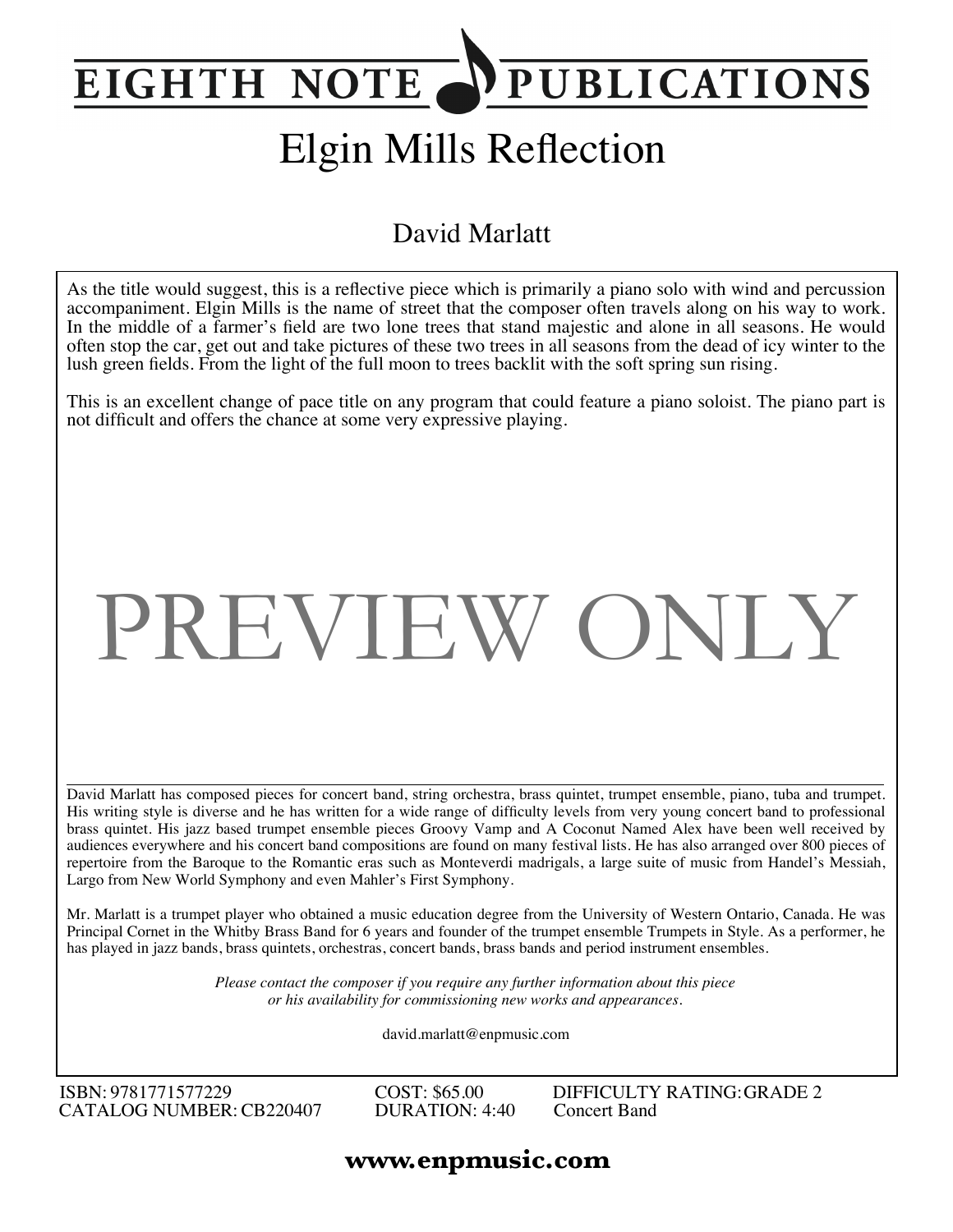*for the SDSS Symphonic Band 2018/19 - Sahar Dhawan*

### ELGIN<sub>2</sub> MILL<sub>3</sub>S REF<sub>4</sub>LECTION 6 David Marlatt

7

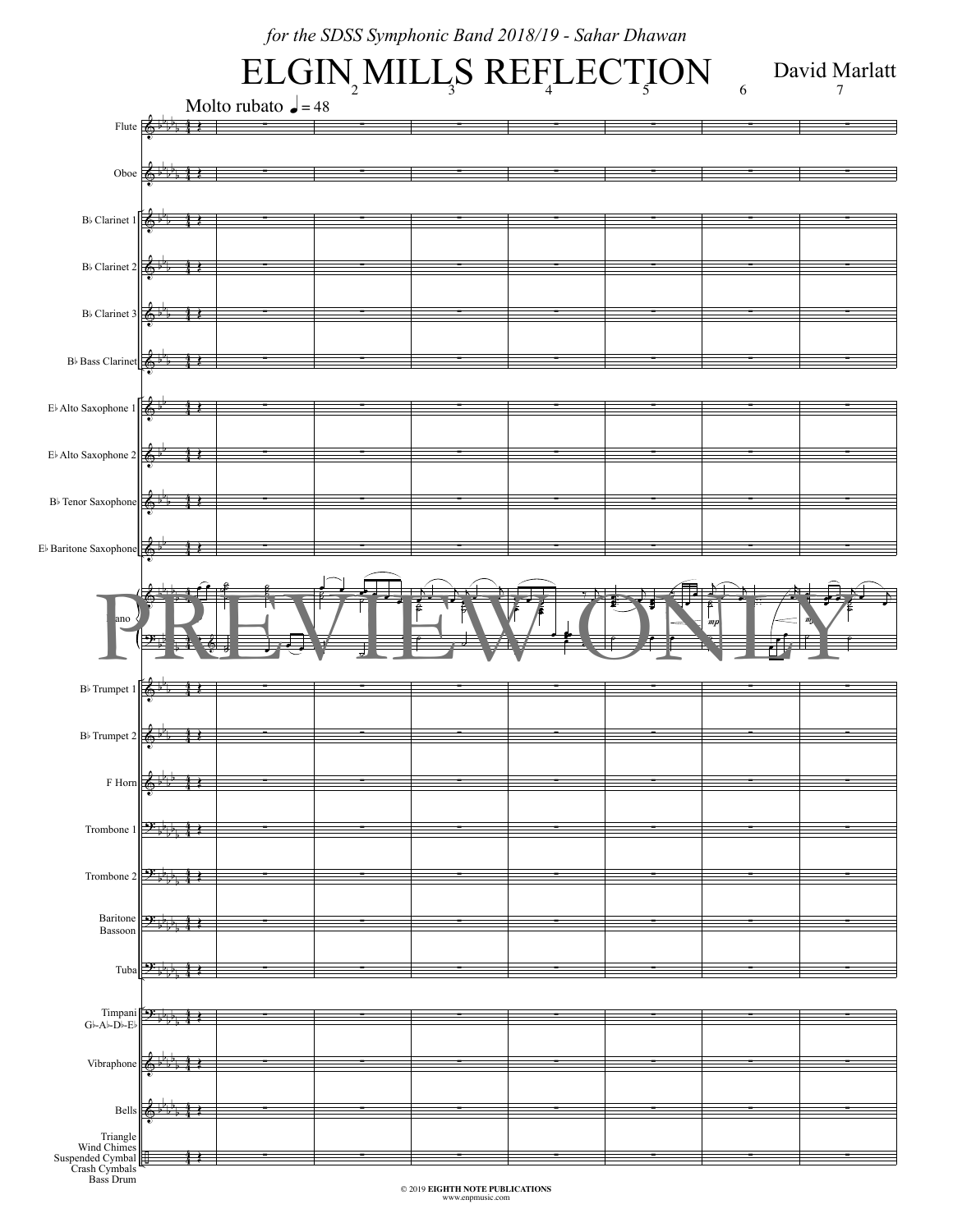

ELGIN MILLS REFLECTION pg. 2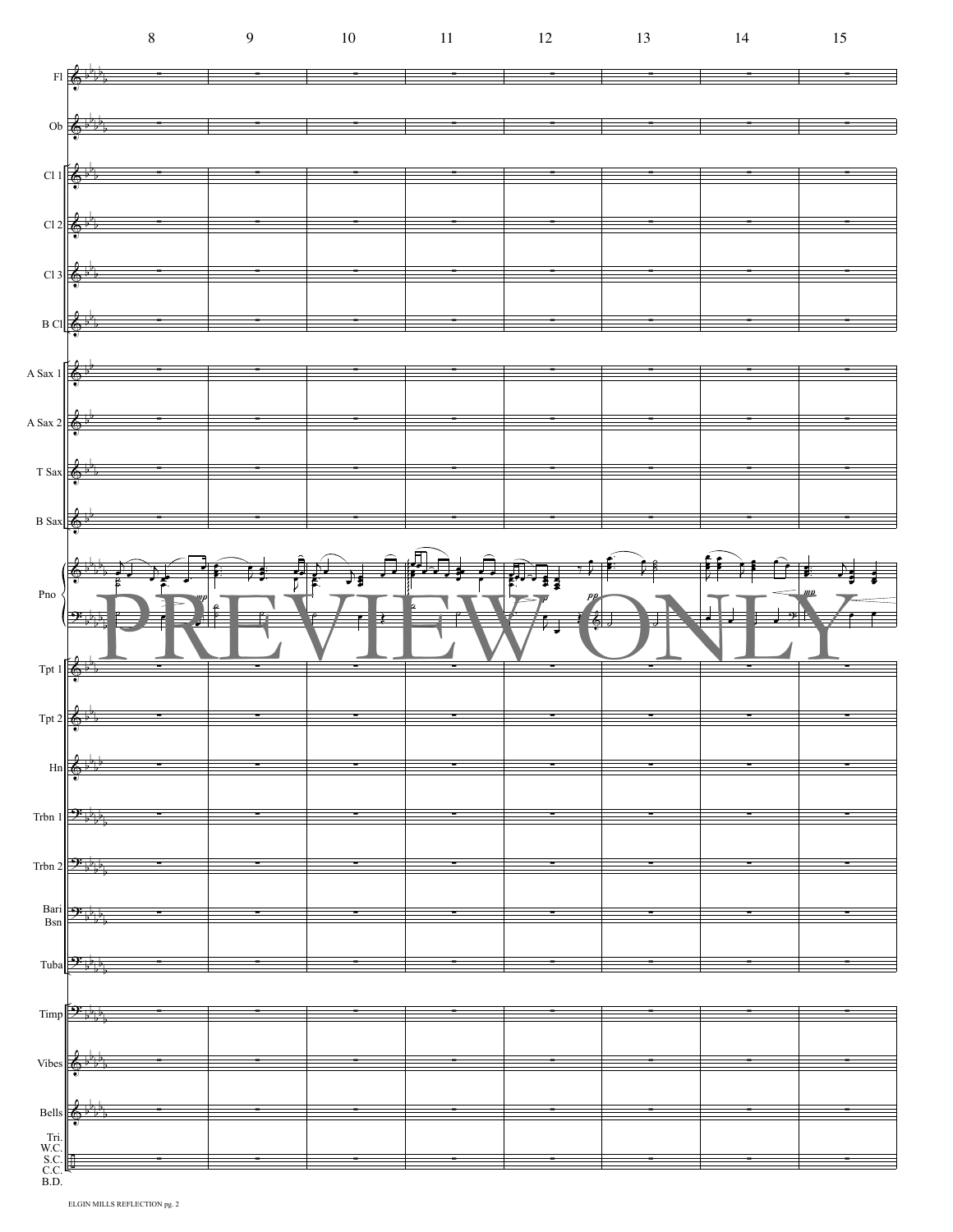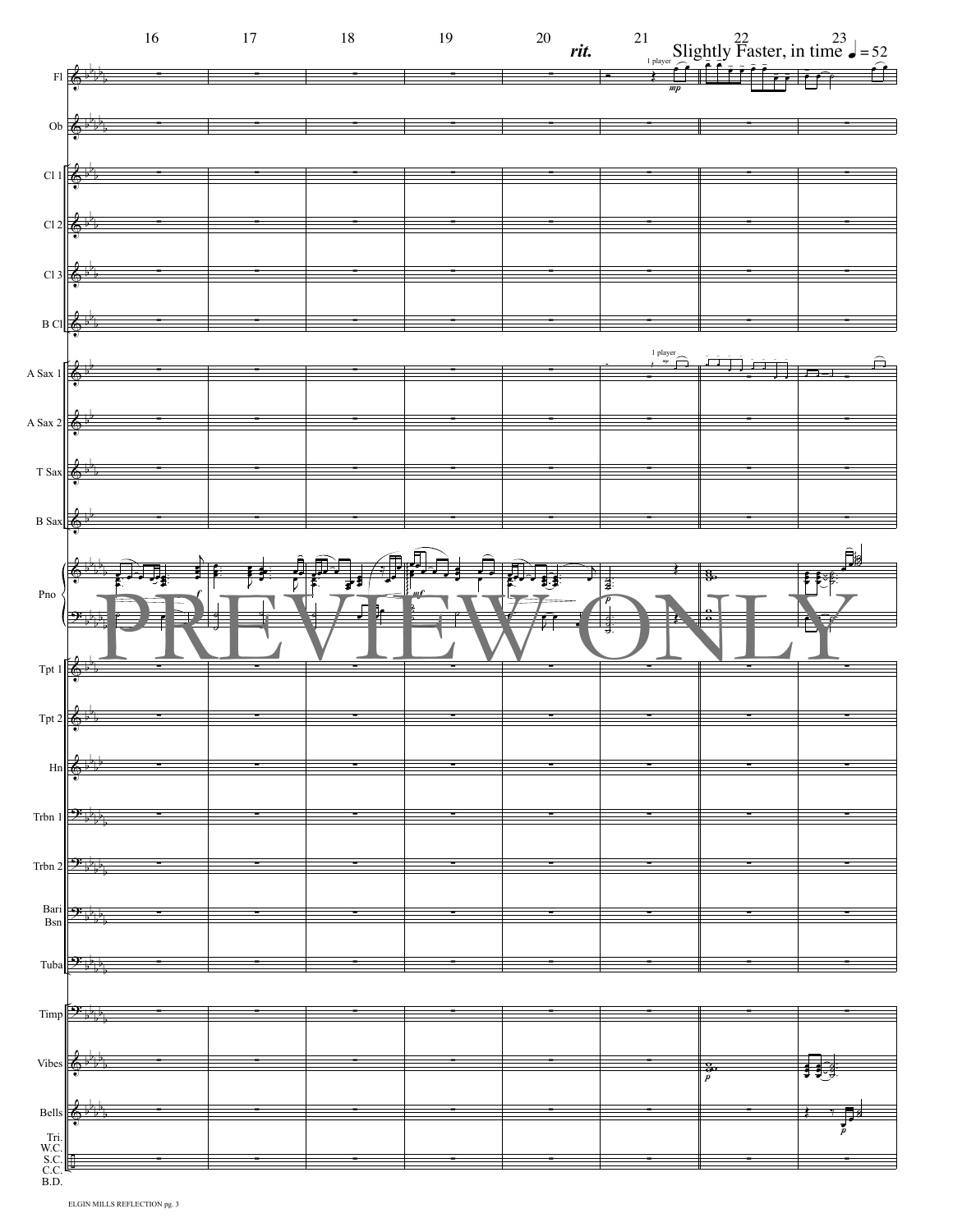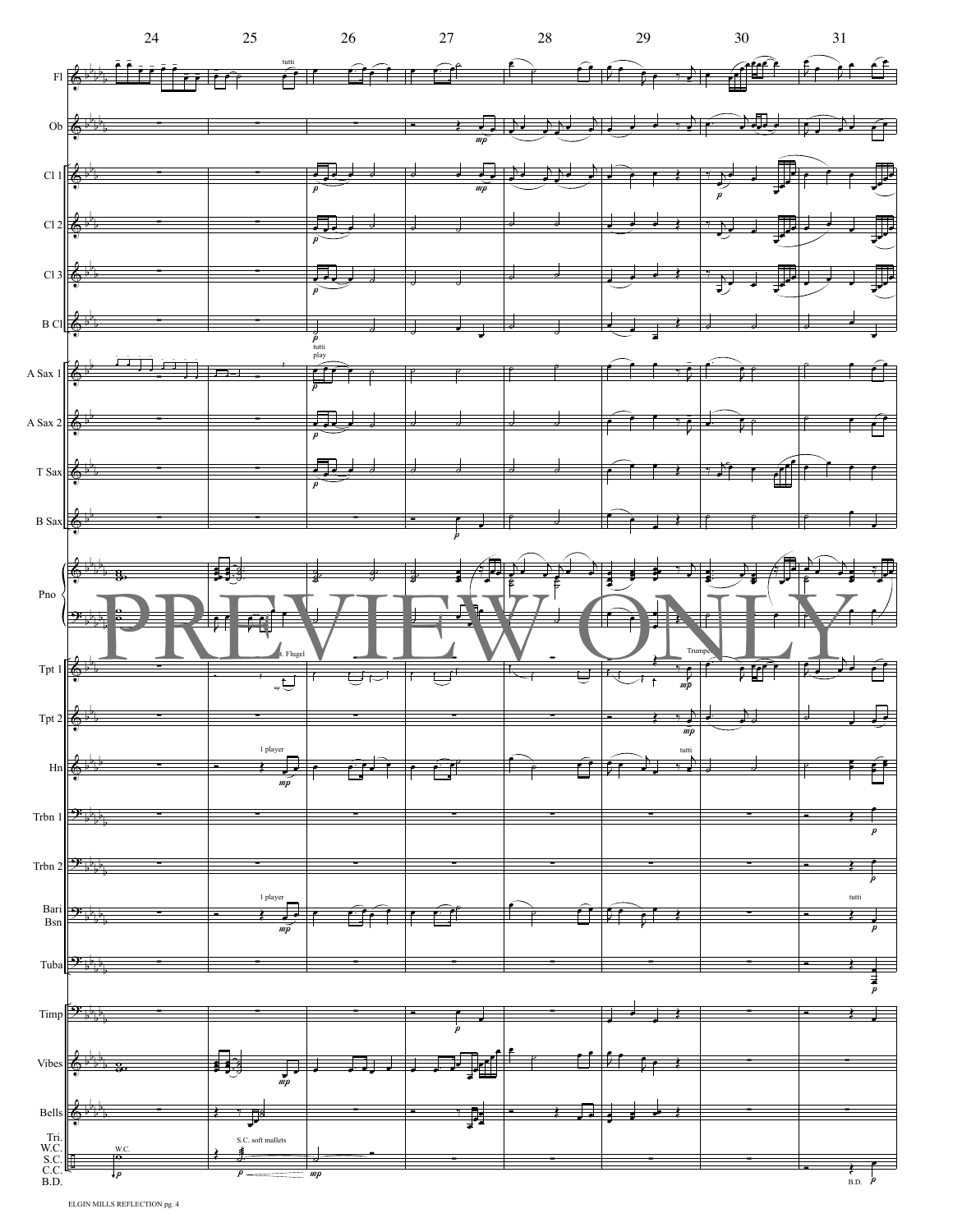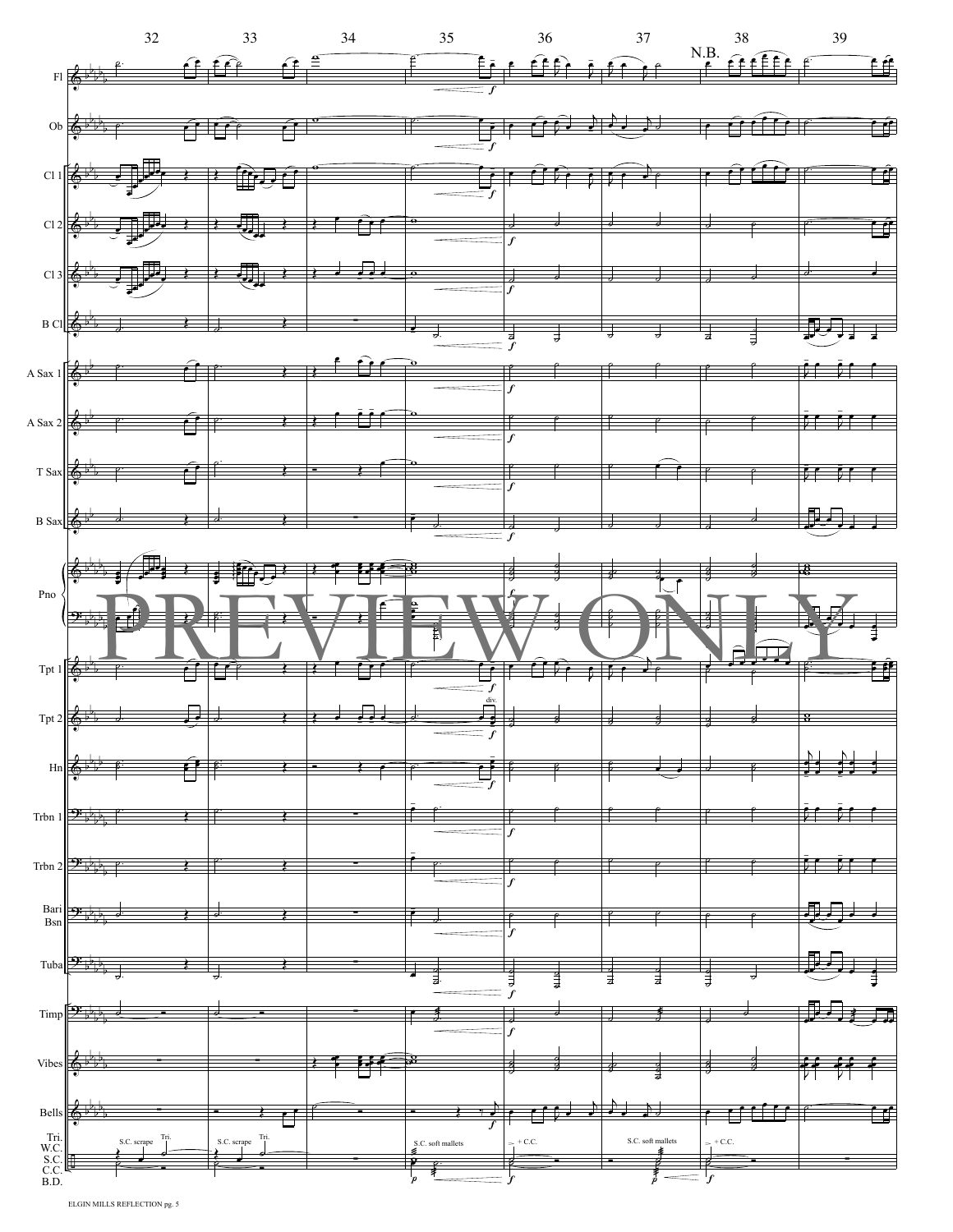